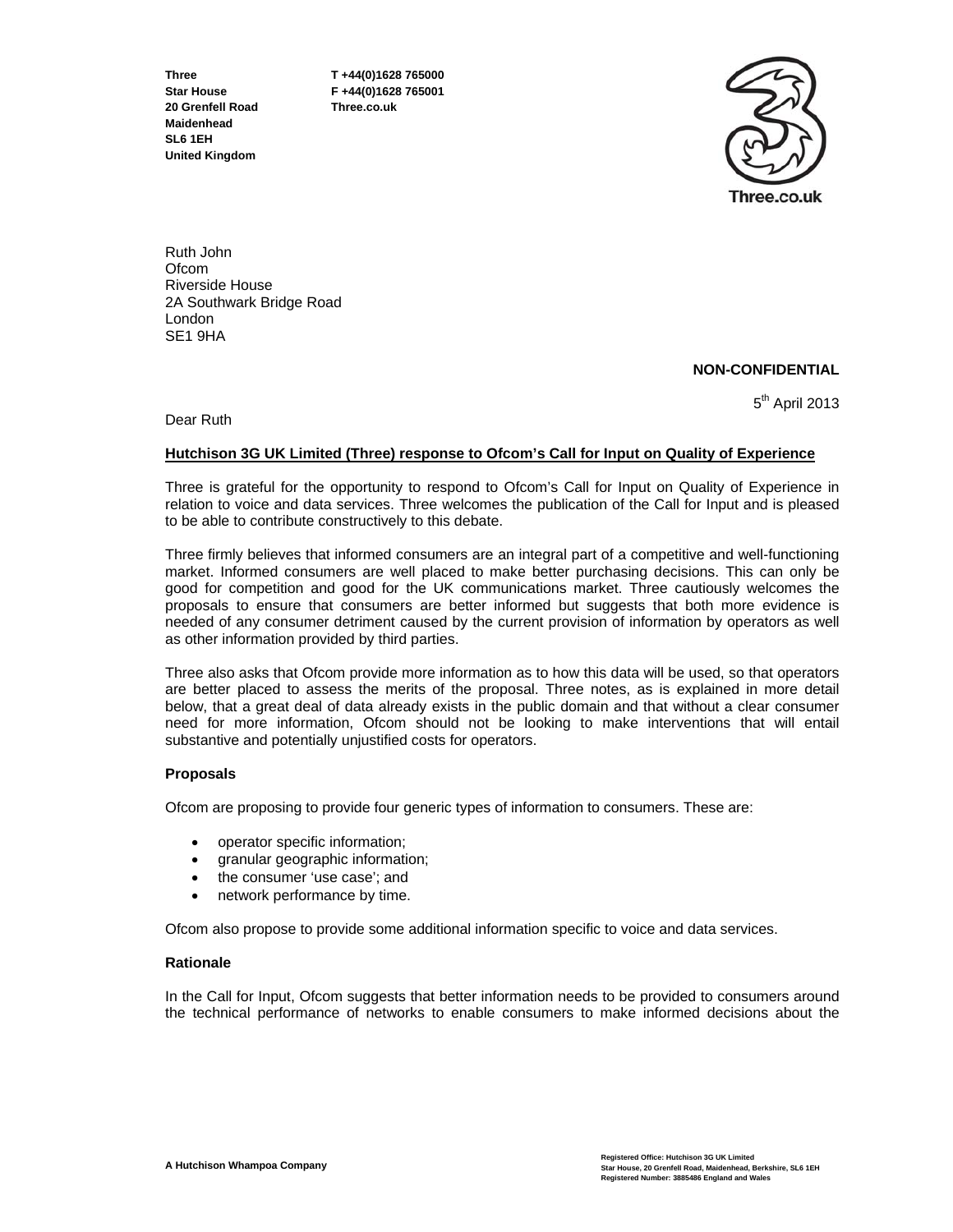services and products they chose to buy. Ofcom suggest that this proposal is justified on the following grounds:

- 1. the technical performance of the network is the most important aspect of a service for consumers;
- 2. the rapid growth in the take up of data services and associated changes and improvements to the infrastructure of mobile networks;
- 3. the provision of such information to consumers in relation to fixed broadband has been successful; and
- 4. consumer complaint at the quality of service to the regulator in relation to voice services remain significant.

With regard to this last, Three notes that issues around the consumer experience are not synonymous with complaints or actual consumer dissatisfaction. Three also notes that no evidence has been presented to substantiate the assertion that the provision of comparable information on products in relation to fixed services has been successful and has met objectives with regard improvement to consumers purchasing decisions.

## **Response**

Ofcom has sought the views of operators on:

- 1. what information would be useful to consumers when making choices about data services;
- 2. what data will need to be required from CPs provide this information;
- 3. what metrics would be most appropriate for presenting this information; and
- 4. how this information might best be collected and collated.

Ofcom has set out a number of metrics that might be used to provide comparable information to consumers on the Quality of Experience in relation to voice and data services. These are reprinted below for ease of reference.

| <b>Metric</b>                                                                                              | Benefit in collecting the data                                                                                                                 |
|------------------------------------------------------------------------------------------------------------|------------------------------------------------------------------------------------------------------------------------------------------------|
| Signal to noise and interference ratio                                                                     | Potentially a better indicator than signal<br>strength alone in estimating<br>network<br>coverage                                              |
| Network technology e.g. 2G, 3G, HSDPA, LTE<br>etc. and which 3GPP software revision has<br>been rolled out | Would allow the roll out of different<br>technology types to be tracked. This could be<br>used as a proxy for mobile broadband<br>performance. |
| The radio spectrum band and number of<br>carriers in use                                                   | Provides insight into spectrum utilisation and<br>network capacity                                                                             |
| The backhaul arrangements for a given cell site                                                            | Provides insights into speed, capacity and<br>potentially latency of mobile broadband                                                          |
| The geographic area, number of premises,<br>vehicles per day and/or predicted number of<br>calls /day      |                                                                                                                                                |

Although Three welcomes the intention of providing better information to consumers; we have a number of concerns about the proposed metrics and the wider, underlying proposals:

Firstly, Three asks that Ofcom properly take account of the information that operators already provide to consumers. Three provides a great deal of readily understandable information both on line and in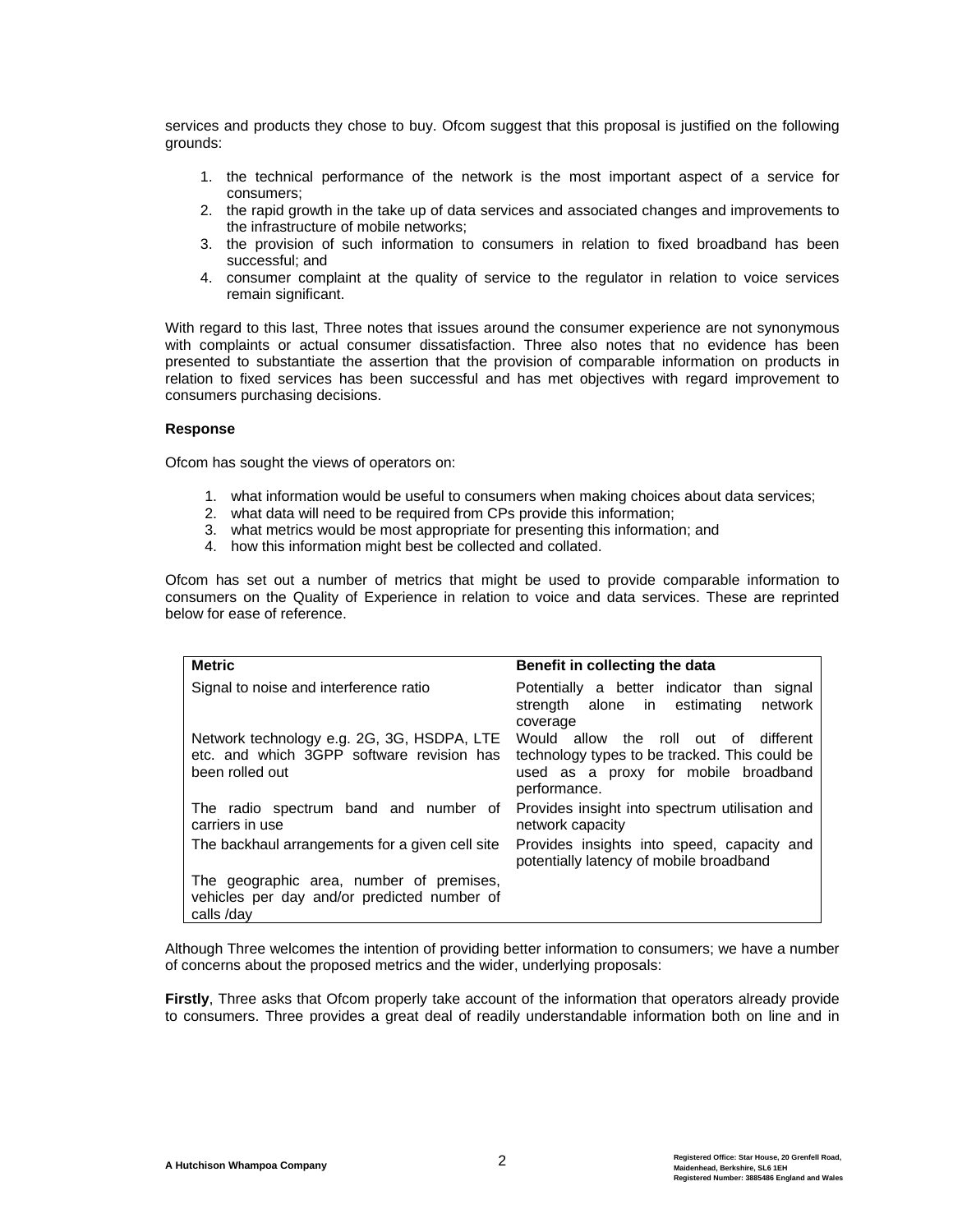store, including coverage maps, and in relation to mobile broadband, speed maps by location, as well as detailed information on tariffs bundles and handsets. In this regard, we note that Ofcom does not appear to have analysed existing information available to consumers and the adequacy and quality of that information.

The information that Three provides to consumers is informed by customer insights and already meets many of the objectives set out by Ofcom. Perhaps more importantly, it recognises that most consumers make purchasing decisions based on a number of variables based around the total value of a tariff or bundle. Three suggests that Ofcom should focus on a much simpler set of data requirements based around most consumers needs. Three suggests that key network characteristics such as speed would have meaning for consumers. Metrics such as signal to noise and interference ratio are likely to be wholly meaningless to all but a small minority of technically aware consumers and will serve only to confuse the majority, undermining the objective of the proposals, irrespective of their proportionality,

Taken overall, we question the value to consumers of granular datasets setting out call drop rates do not seem to have an intrinsic value when these are marginal across all operators. Equally, for most customers, provision of detailed coverage maps is only relevant in the few parts of the UK where there are only one or two operators.

To this end, Three notes that in its Review of Information Remedies, Ofcom considered that provision of information is not always a benefit, Too much information can lead to consumer detriment and confusion. Three agrees with this conclusion: information must be pertinent and meaningful and address actual consumer needs. This was further elaborated in Ofcom's communications on consumer guides. The OFT has also undertaken a great deal of work on the costs and benefits of Consumer Information Remedies. This includes the following studies:

- The economics of self-regulation in solving quality issues, 2009
- Assessing the effectiveness of consumer remedies, 2008
- Price comparisons research, 2005
- Switching Costs, 2003
- Consumer Detriment under Imperfect Information, 1997 $^{\text{1}}$

These studies make clear that there is a real need to provide cponsumers with information that they can understand. The OFT also cautions against providing too much information as this can be confusing for consumers.

Therefore, we ask that Ofcom seriously consider whether the information that Ofcom is seeking to provide is either useful or necessary to the vast majority of consumers. We ask that Ofcom keep in mind that consumers want information that demystifies the market, the sheer scale of the information desired by Ofcom is unlikely to meet that goal.

Three notes that the Key Fact Indicators published by operators through the Broadband Stakeholder Group to provide consumers with consistent and comparable information in relation to traffic management practices. Few of these metrics are as granular as those suggested by Ofcom.

Above all, consumers appreciate clear and meaningful information that satisfies their needs and assures them of the basics. This is in itself difficult to provide in relation to mobile. Comparison of service provision in relation to fixed is relatively straightforward: cost, speed and data limits are clearly the key determinants. With regard mobile, there are many more variables at play, including by way of example handset, text, voice and data packages, coverage, and speed. Clearly, in this context, where

<sup>&</sup>lt;sup>1</sup> These are available at: http://www.oft.gov.uk/OFTwork/research/economic-research/completedresearch#.UVQm5he8CJs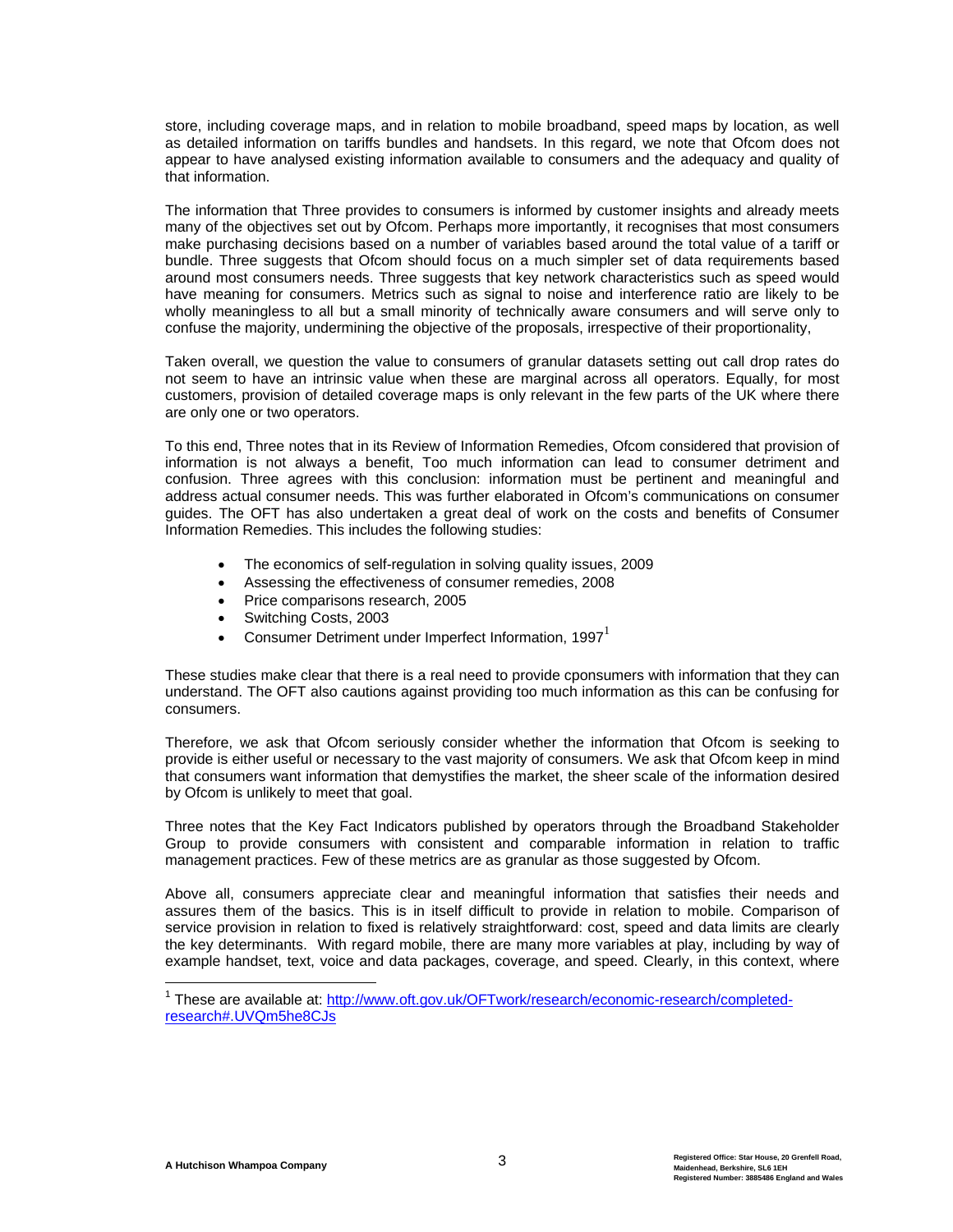services and bundled together, comparison of the proposed datasets can become meaningless. We also note that Ofcom do not set out how it proposes to account for variations in mobile broadband speeds (as compared to fixed) or the impact of other externalities beyond the control of operators on those speeds

Three suggests that there are also a number of further measures in relation to Quality of Experience that would have a clear benefit to the consumer if published in comparable form that Ofcom has not included in its proposed metrics. For instance, Ofcom do not propose to set out the specific tariffs and the operators that do not allow access to VOIP services. This is a missed opportunity; it is clearly useful information and of particular importance to large numbers of consumers.

Three also notes that there is already a great deal of information on Quality of Experience provided to consumers by respected third parties. These include YouGov, uSwitch, RootMetrics, ARCChart. With regard to YouGov, much of the information presented relates directly to consumer's experience of networks and services. It is not clear what additional information provided by the regulator would bring by way of tangible benefit to this well established mix, or that is should be the role of the regulator to provide additional comparative information.

Second, Ofcom has said that that most operators will already have access to this information, and suggest it could be collated easily through predicted performance data and through coverage and capacity planning tools. Three respectfully suggests that is not entirely correct, data will have to be collated and converted to fit with a common framework agreed with the other operators.

Furthermore, additional work may need to be done on data pertaining to a given network to ensure that it is comparable. In order to ensure the data is correct this work may need to be carried out by an independent third party. There are actual and resource costs associated with this. In the case of Three, this will be resource that would otherwise be used to improve our network and enhance and improve the customer experience.

In this context, Three also note that Ofcom propose to use Actual Performance Data, suggesting that some of this might be provided by the operators (the results of network test driving and the use of fixedprobes) but also might be sourced from third parties including through crowd sourcing. Three has concerns with regard to both approaches. In the first instance it would necessitate the involvement of third parties and agreement across the industry on a shared framework and common metrics in relation to drive data. We estimate at least £200,000 across the industry for a service for which there is no proven need.

We also have concerns at the use of crowd sourced information. Whilst it is of course right that information presented on Quality of Experience should reflect the consumer experience, Three is concerned that if such material can present disproportionately the views of a very small number of disgruntled customers rather than a fuller and more rounded picture of the customer experience.

Three notes that much of the data published by YouGov is based on actual customer experience, and is not only accessible but is well used and understood by consumers. It is not clear what additional value the Ofcom proposal would bring in this regard. We also recognise that word of mouth is not only the best form of publicity for operators but for many consumers will also be the determining consideration in their decision to buy.

**Third**, we are slightly perplexed as to why the Ofcom proposal makes no mention of handsets and the impact of the consumer's choice of handsets on their quality of experience. As the regulator is aware, the handset and the interface of that device with the network are perhaps the significant determinant of a consumers quality of experience. It is well established that the hardware can significantly impact on the user experience of a network: some devices are not known for the quality of the antenna design,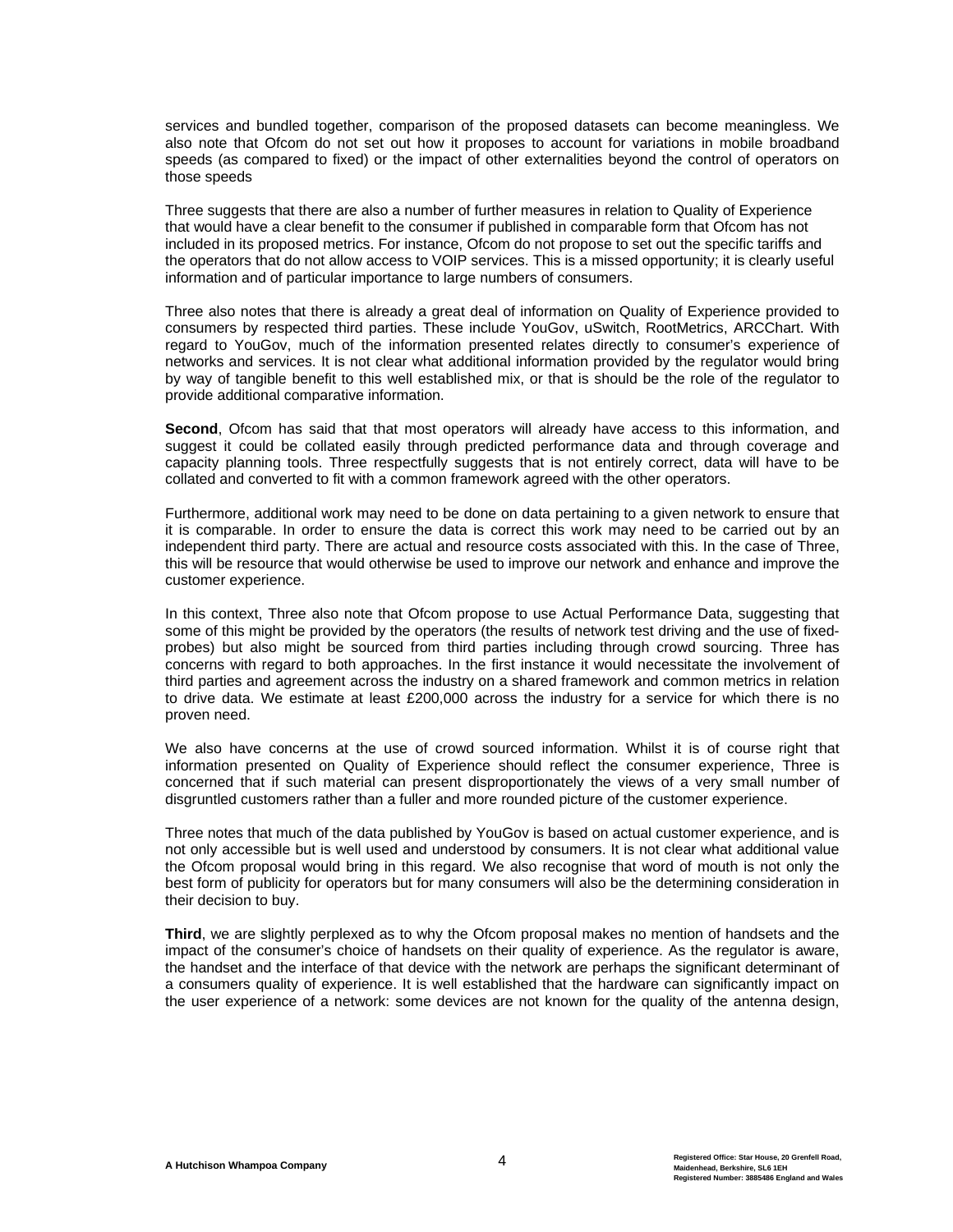while others may have, for instance, more or less processor power. Whilst we accept that the ever growing number of handsets available through operators, to say nothing of those available through other sources, would make meaningful comparison almost impossible, it is misleading to omit the influence of a handset on quality of experience from the proposals entirely.

**Fourth**, Three also notes that the proposed data metrics set out by Ofcom do not account for the fixes that operators make available to correct issues in relation to network performance. Three also notes that poor indoor coverage in a given locality does not necessarily correlate to poor external coverage and can be fixed. Three currently provides a technical fix to consumers which makes use of a user's home wireless connection to radically improve their indoor reception where this may be an issue. However, under the current proposals this would not be caught in the information provided by the regulator to consumers and may lead them to make purchasing decisions that are suboptimal.

**Fifth**, Three offers all of its customers a Service Promise. This means that a customer is entitled to return their device and receive a full refund within fourteen days of purchase if they are not satisfied with the voice coverage provided by Three. Three also offer an In Life Coverage Policy to customers. This enables our customers to leave Three without incurring early leaving fees, should the should the quality of the voice and data service provided to them deteriorate during the lifetime of their contract. Three suggest that, these tools in addition to the data we already provide and supplemented by that available through respected third parties, provides consumers with the information they need to make informed and good purchasing decisions.

## **Evidential Base**

Three is also concerned that the evidential base underpinning Ofcom proposal's in relation to Quality of Experience is weak. Three notes that although Ofcom has presented some very limited evidence of consumer dissatisfaction at network performance, Ofcom has not presented evidence of consumer need for more information or information different to that already provided by operators or established third party sources.

Three notes that these are not the same thing and that dissatisfaction and the need for more or different information should not be conflated. Nor has Ofcom presented any evidence to suggest that had those consumers had access to different information that they would have chosen a different network. Absent such evidence, Three is not convinced that requiring operators to provide considerable additional information around network performance is proportionate or meets any clear consumer need.

Further, Ofcom has sought to justify this intervention through comparison with the success of price comparison websites in relation to fixed broadband. Three makes two points in this regard. Firstly, Ofcom has not presented any evidence either for the success of price comparison websites in determining consumer choices, (although Three does not doubt that they are well used by consumers), and, second, makes no attempt to link such information with consumer purchasing decisions.

#### **Switching**

Whilst we welcome efforts to provide better information to consumers, Three questions what likely impact this information will have, particularly if consumers are unable to act on it. Three believes that Ofcom will only succeed in promoting effective competition if consumers can switch from one communication provider to another without the undue hassle and delay for consumers that characterise the current porting system. Until this happens, consumers will still face unnecessary and unhealthy barriers when trying to move between providers and will not be able to act on information around networks and make the better purchasing decisions that will improve competition and the all round consumer experience.